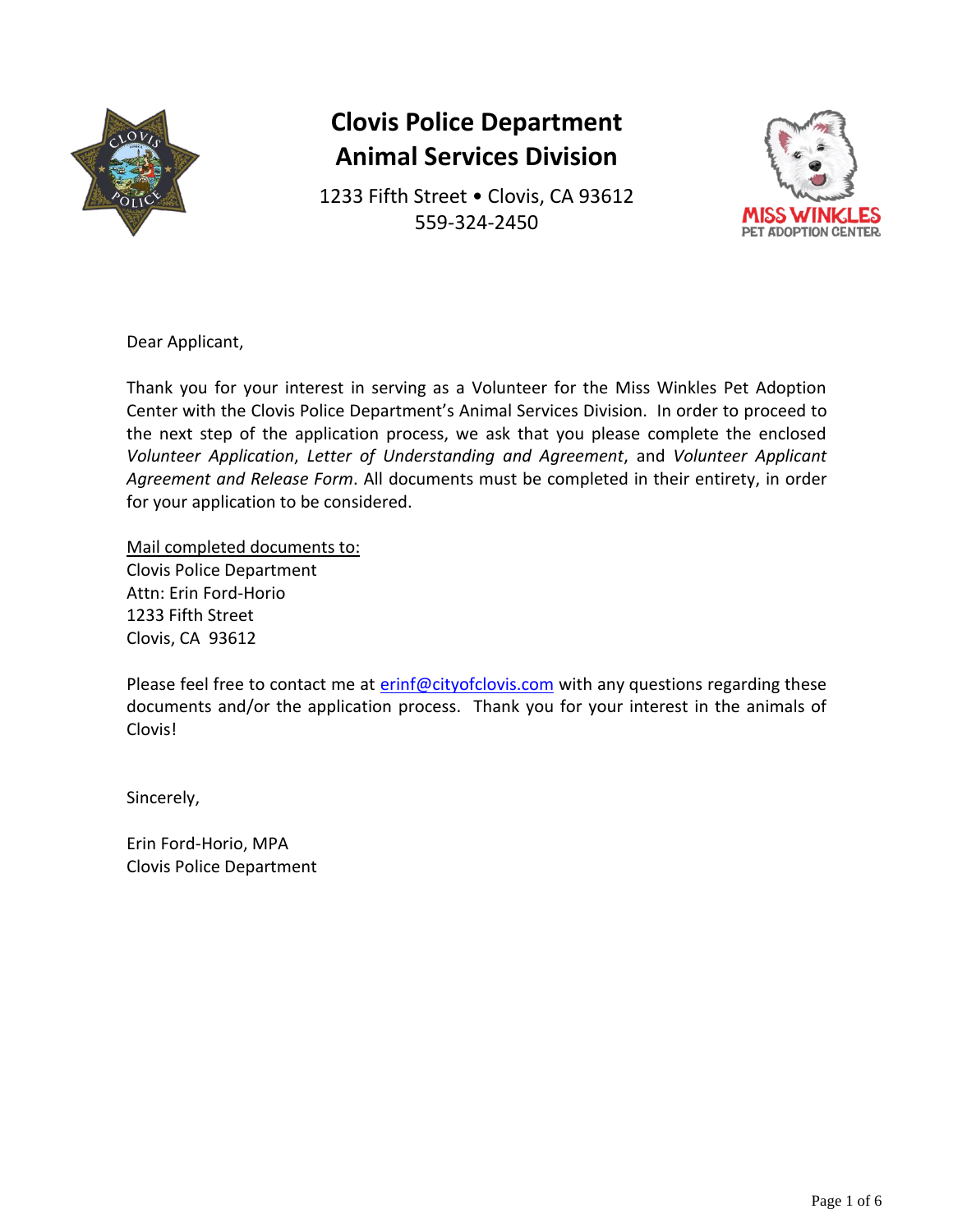

1233 Fifth Street . Clovis, CA 93612 559-324-2450



### **VOLUNTEER APPLICATION**

**18 YEARS OF AGE AND OVER** 

| EMPLOYMENT INFORMATION FOR THE LAST FIVE (5) YEARS - LIST THE MOST RECENT EMPLOYER FIRST.                                                                                                                                      |                                                                         |                      |                                                     |  |
|--------------------------------------------------------------------------------------------------------------------------------------------------------------------------------------------------------------------------------|-------------------------------------------------------------------------|----------------------|-----------------------------------------------------|--|
|                                                                                                                                                                                                                                |                                                                         |                      |                                                     |  |
|                                                                                                                                                                                                                                |                                                                         |                      |                                                     |  |
|                                                                                                                                                                                                                                |                                                                         |                      |                                                     |  |
|                                                                                                                                                                                                                                |                                                                         |                      |                                                     |  |
|                                                                                                                                                                                                                                |                                                                         |                      |                                                     |  |
|                                                                                                                                                                                                                                |                                                                         |                      |                                                     |  |
|                                                                                                                                                                                                                                |                                                                         |                      |                                                     |  |
|                                                                                                                                                                                                                                |                                                                         |                      |                                                     |  |
|                                                                                                                                                                                                                                |                                                                         |                      |                                                     |  |
| Have you ever been fired, released from probation, or asked to resign from any place of employment or volunteer service?                                                                                                       |                                                                         |                      |                                                     |  |
|                                                                                                                                                                                                                                |                                                                         | PERSONAL INFORMATION |                                                     |  |
| Are you bilingual? Yes ______ No ______ If yes, what language(s):                                                                                                                                                              |                                                                         |                      |                                                     |  |
| Speak: Speak and Speak and Speak and Speak and Speak and Speak and Speak and Speak and Speak and Speak and Speak and Speak and Speak and Speak and Speak and Speak and Speak and Speak and Speak and Speak and Speak and Speak |                                                                         |                      | Read: Proficiency: (Circle One) Fair Good Excellent |  |
| Education and training:                                                                                                                                                                                                        | (List highest level of education and any specialized training received) |                      |                                                     |  |
|                                                                                                                                                                                                                                |                                                                         |                      |                                                     |  |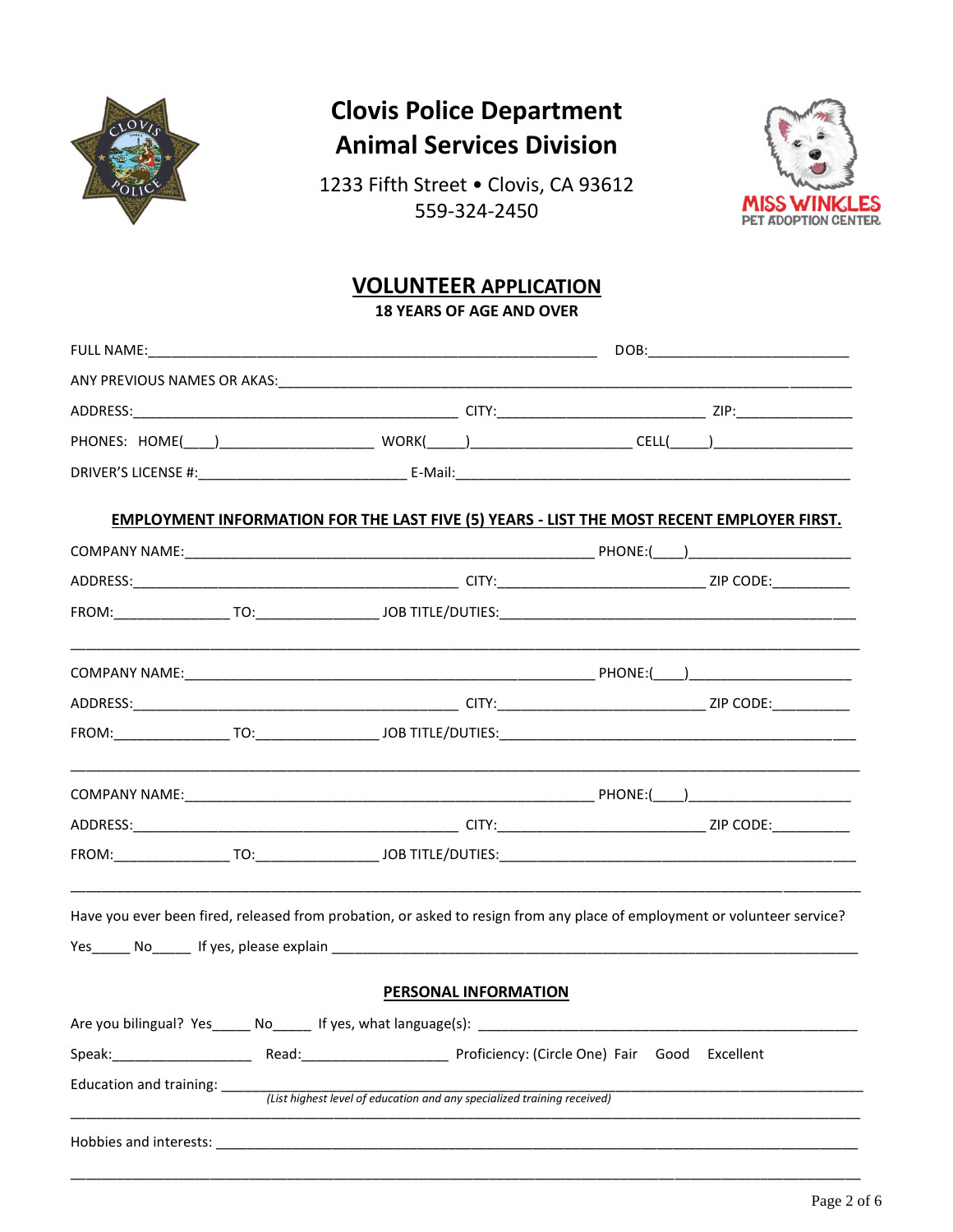| $V_{lg}$ |
|----------|
|          |
|          |
| OLIC     |
|          |
|          |

1233 Fifth Street . Clovis, CA 93612 559-324-2450



What skills do you have which would be helpful as a volunteer? \_\_\_\_\_\_\_\_\_\_\_\_\_\_\_\_\_\_\_\_\_\_\_\_\_\_\_\_\_\_\_\_\_\_\_\_\_\_\_\_\_\_\_\_\_\_\_\_\_\_\_

Please describe your experience working with the public or in customer service: \_\_\_\_\_\_\_\_\_\_\_\_\_\_\_\_\_\_\_\_\_\_\_\_\_\_\_\_\_\_\_

Do you have training or experience in animal care, animal welfare, or been involved in an animal organization? Please describe.

\_\_\_\_\_\_\_\_\_\_\_\_\_\_\_\_\_\_\_\_\_\_\_\_\_\_\_\_\_\_\_\_\_\_\_\_\_\_\_\_\_\_\_\_\_\_\_\_\_\_\_\_\_\_\_\_\_\_\_\_\_\_\_\_\_\_\_\_\_\_\_\_\_\_\_\_\_\_\_\_\_\_\_\_\_\_\_\_\_\_\_\_\_\_\_\_\_\_\_\_\_\_ \_\_\_\_\_\_\_\_\_\_\_\_\_\_\_\_\_\_\_\_\_\_\_\_\_\_\_\_\_\_\_\_\_\_\_\_\_\_\_\_\_\_\_\_\_\_\_\_\_\_\_\_\_\_\_\_\_\_\_\_\_\_\_\_\_\_\_\_\_\_\_\_\_\_\_\_\_\_\_\_\_\_\_\_\_\_\_\_\_\_\_\_\_\_\_\_\_\_\_\_\_\_

\_\_\_\_\_\_\_\_\_\_\_\_\_\_\_\_\_\_\_\_\_\_\_\_\_\_\_\_\_\_\_\_\_\_\_\_\_\_\_\_\_\_\_\_\_\_\_\_\_\_\_\_\_\_\_\_\_\_\_\_\_\_\_\_\_\_\_\_\_\_\_\_\_\_\_\_\_\_\_\_\_\_\_\_\_\_\_\_\_\_\_\_\_\_\_\_\_\_\_\_\_\_

\_\_\_\_\_\_\_\_\_\_\_\_\_\_\_\_\_\_\_\_\_\_\_\_\_\_\_\_\_\_\_\_\_\_\_\_\_\_\_\_\_\_\_\_\_\_\_\_\_\_\_\_\_\_\_\_\_\_\_\_\_\_\_\_\_\_\_\_\_\_\_\_\_\_\_\_\_\_\_\_\_\_\_\_\_\_\_\_\_\_\_\_\_\_\_\_\_\_\_

What volunteer duties would you be interested in? Check all that apply.

Administrative \_\_\_\_ Animal Transportation \_\_\_\_ Cat & Dog Socialization \_\_\_ Cleaning Photography \_\_\_ Dog Walking \_\_\_ Events & Education Events & Education

Days and approximate times that you are interested in volunteering:

How would you describe your temperament, ability to follow directions, and ability to get along with other people?

#### **CRIMINAL HISTORY**

\_\_\_\_\_\_\_\_\_\_\_\_\_\_\_\_\_\_\_\_\_\_\_\_\_\_\_\_\_\_\_\_\_\_\_\_\_\_\_\_\_\_\_\_\_\_\_\_\_\_\_\_\_\_\_\_\_\_\_\_\_\_\_\_\_\_\_\_\_\_\_\_\_\_\_\_\_\_\_\_\_\_\_\_\_\_\_\_\_\_\_\_\_\_\_\_\_\_\_\_\_\_ \_\_\_\_\_\_\_\_\_\_\_\_\_\_\_\_\_\_\_\_\_\_\_\_\_\_\_\_\_\_\_\_\_\_\_\_\_\_\_\_\_\_\_\_\_\_\_\_\_\_\_\_\_\_\_\_\_\_\_\_\_\_\_\_\_\_\_\_\_\_\_\_\_\_\_\_\_\_\_\_\_\_\_\_\_\_\_\_\_\_\_\_\_\_\_\_\_\_\_\_\_\_

Have you ever been arrested, charged, or convicted of any crime (not including traffic tickets, unless you were taken into custody)? No: \_\_\_\_\_ Yes: \_\_\_\_\_ If yes, please include date and details: \_\_\_\_\_\_\_\_\_

\_\_\_\_\_\_\_\_\_\_\_\_\_\_\_\_\_\_\_\_\_\_\_\_\_\_\_\_\_\_\_\_\_\_\_\_\_\_\_\_\_\_\_\_\_\_\_\_\_\_\_\_\_\_\_\_\_\_\_\_\_\_\_\_\_\_\_\_\_\_\_\_\_\_\_\_\_\_\_\_\_\_\_\_\_\_\_\_\_\_\_\_\_\_\_\_\_\_\_\_\_\_\_ Have you ever taken a controlled substance, not prescribed by a physician? If yes, what type of substance and date of last use?

\_\_\_\_\_\_\_\_\_\_\_\_\_\_\_\_\_\_\_\_\_\_\_\_\_\_\_\_\_\_\_\_\_\_\_\_\_\_\_\_\_\_\_\_\_\_\_\_\_\_\_\_\_\_\_\_\_\_\_\_\_\_\_\_\_\_\_\_\_\_\_\_\_\_\_\_\_\_\_\_\_\_\_\_\_\_\_\_\_\_\_\_\_\_\_\_\_\_\_\_\_\_ \_\_\_\_\_\_\_\_\_\_\_\_\_\_\_\_\_\_\_\_\_\_\_\_\_\_\_\_\_\_\_\_\_\_\_\_\_\_\_\_\_\_\_\_\_\_\_\_\_\_\_\_\_\_\_\_\_\_\_\_\_\_\_\_\_\_\_\_\_\_\_\_\_\_\_\_\_\_\_\_\_\_\_\_\_\_\_\_\_\_\_\_\_\_\_\_\_\_\_\_\_\_

\_\_\_\_\_\_\_\_\_\_\_\_\_\_\_\_\_\_\_\_\_\_\_\_\_\_\_\_\_\_\_\_\_\_\_\_\_\_\_\_\_\_\_\_\_\_\_\_\_\_\_\_\_\_\_\_\_\_\_\_\_\_\_\_\_\_\_\_\_\_\_\_\_\_\_\_\_\_\_\_\_\_\_\_\_\_\_\_\_\_\_\_\_\_\_\_\_\_\_\_\_\_\_

\_\_\_\_\_\_\_\_\_\_\_\_\_\_\_\_\_\_\_\_\_\_\_\_\_\_\_\_\_\_\_\_\_\_\_\_\_\_\_\_\_\_\_\_\_\_\_\_\_\_\_\_\_\_\_\_\_\_\_\_\_\_\_\_\_\_\_\_\_\_\_\_\_\_\_\_\_\_\_\_\_\_\_\_\_\_\_\_\_\_\_\_\_\_\_\_\_\_\_\_\_\_

\_\_\_\_\_\_\_\_\_\_\_\_\_\_\_\_\_\_\_\_\_\_\_\_\_\_\_\_\_\_\_\_\_\_\_\_\_\_\_\_\_\_\_\_\_\_\_\_\_\_\_\_\_\_\_\_\_\_\_\_\_\_\_\_\_\_\_\_\_\_\_\_\_\_\_\_\_\_\_\_\_\_\_\_\_\_\_\_\_\_\_\_\_\_\_\_\_\_\_\_\_\_

Have the police ever been called to your home for any reason? If yes, please explain:

Have you ever been the victim of a crime? If yes, please explain. \_\_\_\_\_\_\_\_\_\_\_\_\_\_\_\_\_\_\_\_\_\_\_\_\_\_\_\_\_\_\_\_\_\_\_\_\_\_\_\_\_\_\_\_\_\_\_\_\_

Did law enforcement investigate the crime to your satisfaction? If no, why? \_\_\_\_\_\_\_\_\_\_\_\_\_\_\_\_\_\_\_\_\_\_\_\_

Have you ever been fingerprinted? Yes \_\_\_\_\_ No \_\_\_\_\_ If yes, please explain: \_\_\_\_\_\_\_\_\_\_\_\_\_\_\_\_\_\_\_\_\_\_\_\_\_\_\_\_\_\_\_\_\_

**OTHER**

\_\_\_\_\_\_\_\_\_\_\_\_\_\_\_\_\_\_\_\_\_\_\_\_\_\_\_\_\_\_\_\_\_\_\_\_\_\_\_\_\_\_\_\_\_\_\_\_\_\_\_\_\_\_\_\_\_\_\_\_\_\_\_\_\_\_\_\_\_\_\_\_\_\_\_\_\_\_\_\_\_\_\_\_\_\_\_\_\_\_\_\_\_\_\_\_\_\_\_\_\_\_\_

\_\_\_\_\_\_\_\_\_\_\_\_\_\_\_\_\_\_\_\_\_\_\_\_\_\_\_\_\_\_\_\_\_\_\_\_\_\_\_\_\_\_\_\_\_\_\_\_\_\_\_\_\_\_\_\_\_\_\_\_\_\_\_\_\_\_\_\_\_\_\_\_\_\_\_\_\_\_\_\_\_\_\_\_\_\_\_\_\_\_\_\_\_\_\_\_\_\_\_\_\_\_\_

How did you hear about the Miss Winkles Volunteer Program?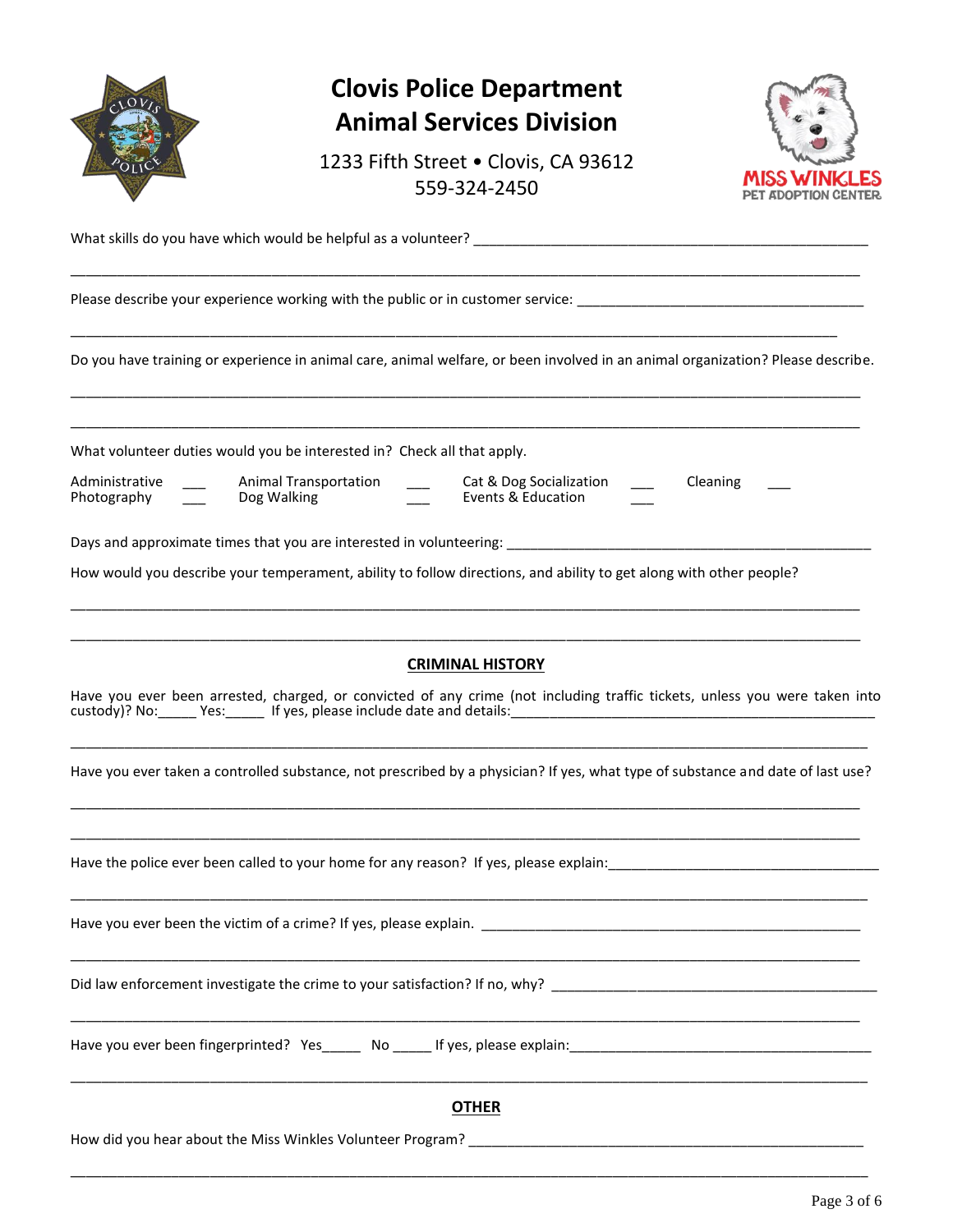**Please complete a one-page narrative explaining your reasons for wishing to become a volunteer for the Miss Winkles Pet Adoption Center. Include any additional relevant information not addressed on previous pages.**

| -<br>I admit a bara il ara romana del rito del trarto e del calcello del control del la controlación del comunicación de la control de la control de la control de la control de la control de la control de la control de la contr |
|-------------------------------------------------------------------------------------------------------------------------------------------------------------------------------------------------------------------------------------|

I certify that all statements on this application, including criminal and employment information or any supplements, are true and complete to the best of my knowledge and belief. I understand that any falsification will be considered cause for disqualification.

**Signature:\_\_\_\_\_\_\_\_\_\_\_\_\_\_\_\_\_\_\_\_\_\_\_\_\_\_\_\_\_\_\_\_\_\_\_\_\_\_\_\_\_\_\_\_\_\_\_\_\_\_\_\_\_\_\_ Date:\_\_\_\_\_\_\_\_\_\_\_\_\_\_\_\_\_\_\_\_\_\_**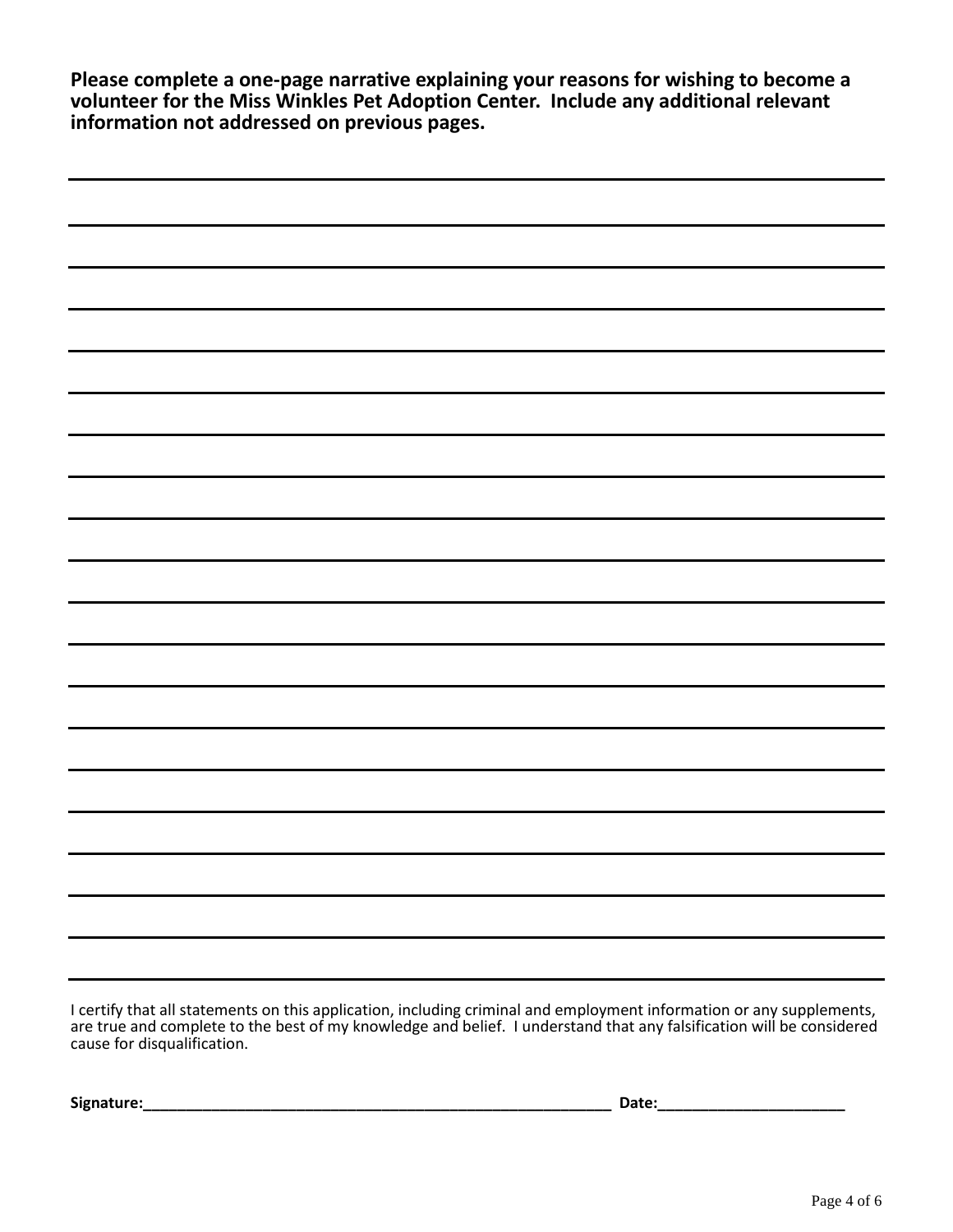

1233 Fifth Street • Clovis, CA 93612 559-324-2450



### **VOLUNTEER APPLICANT AGREEMENT AND RELEASE FORM**

Date: \_\_\_\_\_\_\_\_\_\_\_\_\_\_\_\_\_\_\_\_\_\_\_\_\_\_\_\_

I, the signing this document, understand and  $\overline{a}$ , in signing this document, understand and agree to the following:

- I agree to abide by the policies and procedures laid down by Clovis Animal Services.
- I agree to be supervised by the Adoption Center Supervisor and will report to the Adoption Center Supervisor regarding any issues, concerns, suggestions, complaints, or problems with employees and/or other volunteers.
- I agree to indemnify and hold harmless Clovis Animal Services, its officers, agents and employees from and against any and all liability whatsoever arising out of or related to my duties under this agreement or for any negligent act or omission by Clovis Animal Services, its officers, agents and employees.
- I agree to keep all records, names of employees, pet owners (previous and new) confidential.
- I agree to report any injury, inappropriate behavior or poor treatment of animals to the Volunteer Coordinator or Adoption Center Supervisor immediately.
- I agree to allow Clovis Animal Services to use any photographs taken of me for use in public relations efforts and hold Clovis Animal Services harmless for any loss or damage to my personal property while performing volunteer services.
- I understand that Clovis Animal Services is a division in the Clovis Police Department and they want to ensure safety for their staff and the general public. I agree to allow the Clovis Police Department to fingerprint and/or run a background check on me at any given time.
- If I am unable to abide by the policies and procedures I agree to resign from the volunteer program.

I have read this document in its entirety and I understand and agree to these guidelines set by Clovis Animal Services. I am aware that I may be prosecuted if I provide false information to Clovis Animal Services.

| Signature                 |     | Date:     |
|---------------------------|-----|-----------|
| <b>Emergency Contact:</b> |     | Relation: |
| Emergency Phone: H (      | C I |           |